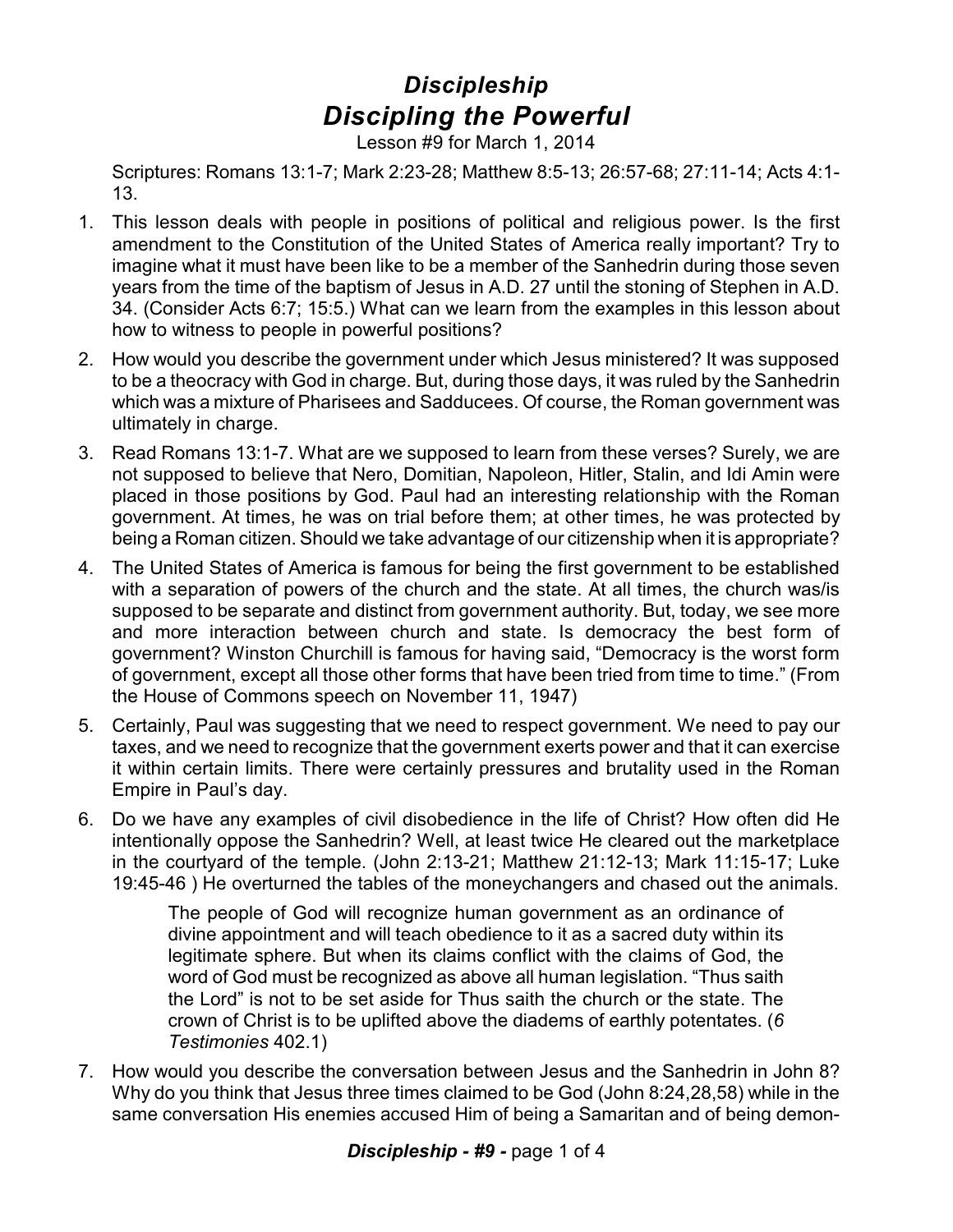possessed? Jesus responded by saying they came from their father the Devil. (John 8:44; contrast John 8:48,52.) What do you think was accomplished by that exchange? Is that how we should relate to authority?

- 8. The *Bible Study Guide* suggests that "even in His encounters with them, Jesus always sought to be redemptive." Does John 8 sound like He was trying to be redemptive?
- 9. Read Mark 2:23-28 and Matthew 12:1-8. How do we respond when the obvious answer is not the answer we are expecting or want? What are we supposed to learn from this exchange? It is very clear from the Gospels that virtually everywhere Jesus went the Pharisees especially were following Him, looking for a chance to catch Him and accuse Him. It was their hope to discredit Him in the eyes of the people and then condemn Him to death.
- 10. Why did Jesus talk about David's eating of the shewbread which was supposed to be eaten only by the priests? Beyond the fact that he and his men were hungry and they needed something to eat, there were other implications in that story. David had been anointed king of Israel. The priests recognized him as their future king and were loyal to him. Saul found out about it and murdered 85 of those priests. (1 Samuel 22:18) In this passage, Jesus was saying that Someone was there who had been anointed as Messiah but had not yet been enthroned. His situation was exactly parallel to David's. And as such, He was and is Lord of the Sabbath.
- 11. Read Mark 3:1-6. What do you suppose the Pharisees thought about that exchange? The arguments Jesus proposed were virtually unanswerable. According to Jewish law, it was all right to relieve or help someone in an acute situation or an emergency even on the Sabbath. But, it was not acceptable to relieve a chronic condition on the Sabbath. Certainly, the case of this man with the paralyzed or withered hand could not be construed to be an emergency. Notice that Jesus did not go through any elaborate process of healing him but simply said, "Stretch out your hand." Surely, everyone in that synagogue should have been rejoicing at that healing. And the fact that most of the people were rejoicing probably made the Pharisees even angrier.
- 12. Read Matthew 8:5-13 and Luke 7:1-10. According to Jewish law, Jesus would not have been allowed to enter the Centurion's house. This Roman realized that no one except Jesus could help his servant. In this story, Jesus was dealing with a Roman centurion–a man with considerable military power and authority. Another Roman centurion, Cornelius by name, is mentioned in Scripture in Acts 10. It is interesting to notice that in both cases those centurions recognized the superiority of the Jewish faith, and they were the ones who themselves went seeking help. No one had specifically reached out to them.
- 13. Why do you suppose the Roman centurion did not ask Jesus to come to his house and heal his servant? Did he recognize that as a Jew Jesus was not supposed to be in his house? Jesus was quite amazed at his recognizing that Jesus could simply speak the words at some distance and his servant would be well. Based on this story, would you say that the centurion had become a Christian? On what did he base his trust and faith in Jesus Christ? Were these powerful people trained to think for themselves?
- 14. Have we as Seventh-day Adventists become somewhat like the ancient Jews? Do we sometimes like to say that we have the truth instead of saying that the truth has us? Do we believe that the 28 doctrines are going to save us?
- 15. Have you ever been acquainted with a new convert to the church who seemed to be on fire for God, telling others and bringing others into the church? Why aren't all our members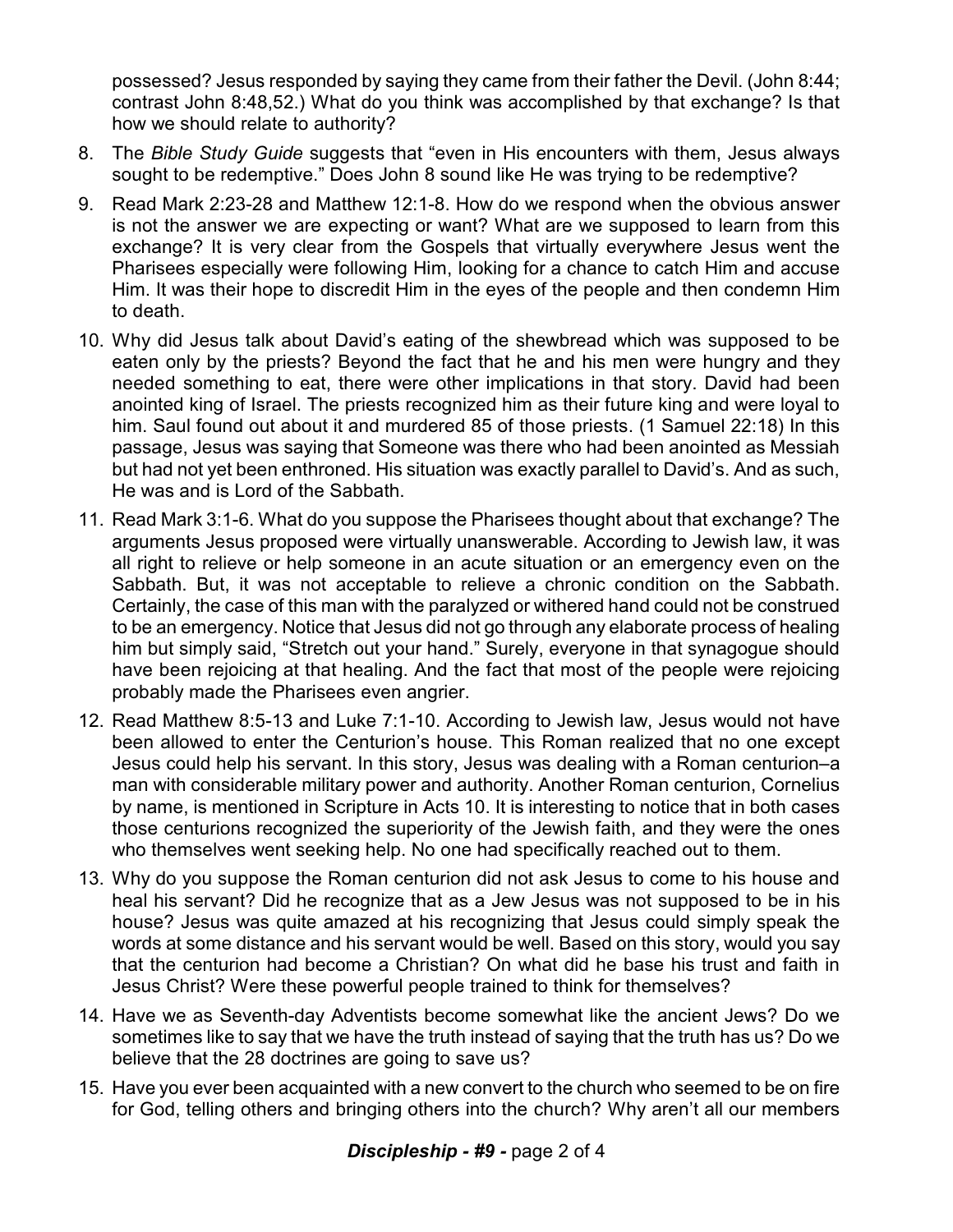doing that? Have we become complacent? Do we act like the church is a club instead of a hospital for sinners? Are there people in our day like that Roman centurion who are reaching out and who are seeking a deeper knowledge of God that we could help if we were paying attention?

- 16. One of the most troublesome interchanges recorded in Scriptures regarding Jesus and the religious leaders was during His final trial. He went before Annas, Caiaphas, the full Sanhedrin, Pilate, Herod, and then Pilate again. During most of that time, Jesus said almost nothing. Why was that? In her extensive commentary on those experiences in *Desire of Ages*, Ellen White implied that His silence was a greater rebuke to most of those power-intoxicated individuals than it would have been if He had rebuked them openly.
- 17. Do we have any idea how many of the members of the Sanhedrin who were there during the trial of Jesus eventually became Christians? Read Acts 6:7 and 15:5. Who were the priests mentioned in Acts 6:7? Who were the Pharisees mentioned in Acts 15:5? Did all the priests belong to the group of the Sadducees? Some of them must have been not only listening but also learning. How many of them saw reasons to believe in Jesus at that time? There followed the darkness at Jesus's death, the earthquake, then His resurrection. Ellen White says that there were people who did not sleep that weekend because they were searching the Scriptures to see if Jesus was indeed the Messiah. (*DA* 775.1)
- 18. If someone had done an evaluation of the Christian church at the time of the death of Jesus, it might have seemed hopeless. But, everything changed 50 days later at the time of the Pentecost. What happened between those two events? Of course, Jesus rose from the dead. Was that the major impetus for the changes? Were there hundreds or maybe even thousands of people who had benefitted from the healing ministry of Jesus or who had been convinced by His life and His speeches who were still sitting on the fence for fear of the Jewish leaders until the experience at Pentecost?
- 19. There are many parallels between the experience of Jesus and the experience of Paul. Paul was beaten by Jews and Romans. He was shipwrecked several times. He was in dangers of many sorts. See 2 Corinthians 11:21-29. But, to the best of his ability, Paul continued to witness even while in chains. Remember that Paul had been a member of the Sanhedrin!
- 20. We must recognize that people do not often suddenly become converted. Usually, there is a long period of time when they are considering their options and thinking about what they want to do with their lives before they apparently have a sudden conversion.

It is by no casual, accidental touch that wealthy, world-loving, world-worshiping souls can be drawn to Christ. These persons are often the most difficult of access. Personal effort must be put forth for them by men and women imbued with the missionary spirit, those who will not fail or be discouraged.

Some are especially fitted to work for the higher classes. (*Ministry of Healing* p. 213.3-4)

- 21. In our day, what kind of people are best situated to witness to the powerful in business and political positions?
- 22. Before we open our mouths, do we need to consider the context and the experience of those to whom we witness? We should not be afraid to witness; but, we should be skilled at witnessing to each person in an appropriate way in light of their own background.
- 23. Most important of all, before we witness to others, we ourselves must have a clear